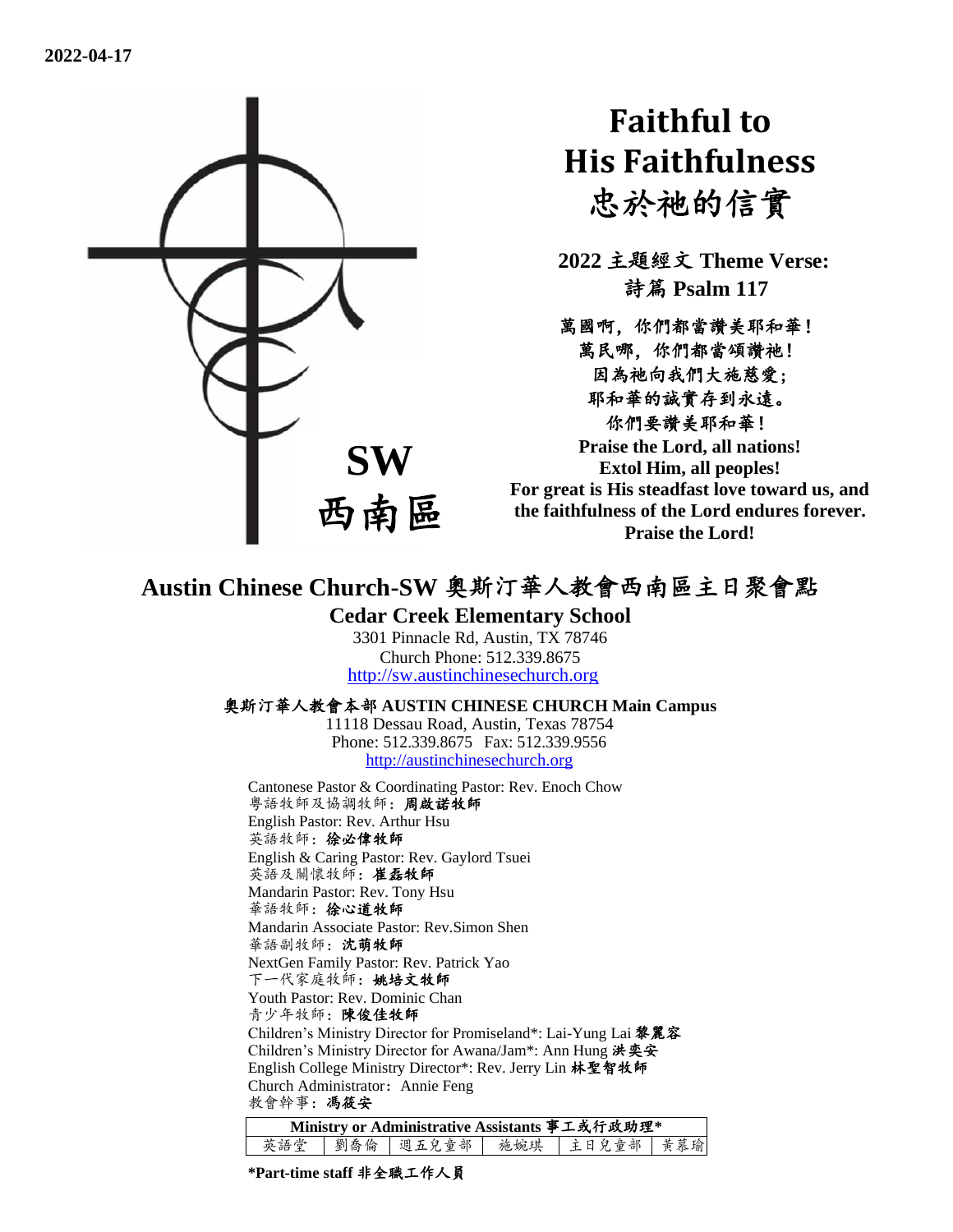詩歌敬拜及禱告 Worship and Prayer

信息 Sermon: 徐心道牧師 Pastor Tony Hsu 翻譯 Translator: 張光誼姊妹 Vivian Lau

## 哥林多前書 **1 Corinthians 15:50-58**

## 在基督裡的活潑盼望 **The Lively Hope in Christ**

奉獻禱告、歡迎、報告 Offering Prayer, Welcome a and Announcements

祝禱 Benediction

#### 普世宣教禱告**:** 中國回族**-**穆斯林族群 **Pray for Global Mission: China UUPG Hui Muslims**

人口: 13,917,000 (99.9%福音未及); 文化基督徒: 0.01%; 福音重生基督徒 0.01%。主要宗教: 伊斯蘭 96%。 公元 7 世紀中葉,阿拉伯和波斯商人為尋求財富來到中國。13 世紀, 蒙古人在征服西亞的戰爭中,將當地人 編入軍隊, 把他們帶到了中國,這是回民族的起源。幾乎所有的回族人都是遜尼穆斯林。1880 年起寧夏 回族中開始有傳教士。1920 年代,在甘肃和青海省有少數回族人歸向基督。在 1934 年的時候,美國傳教士 在青海為一些回族的領袖舉行洗禮。大多數回族人至念都還完全沒有聽到過福音。回族還在拒絕著福音。, 為回族人歸向耶穌基督而禱告。為上帝將興起英勇無畏獻身於傳道的回族基督教會而禱告。

Population: 13,870,000 (99% Unreached); Christian Adherent: 0.01%; Evangelicals 0.01%, Primary Religion: Islam 96%. By the middle of the 7th century, Arab and Persian traders traveled to China in search of riches. In addition, in the 13th century the Mongols turned people into mobile armies during their Central Asian conquests and sent them to China. These people are the ancestors of today's Hui. Almost all Hui are Sunni Muslims. Since 1880, there have been missionaries among the Hui people in Ningxia. In the 1920s, a small number of Hui people came to Christ in Gansu and Qinghai provinces. In 1934 an American missionary baptized several Hui Muslim leaders in Qinghai. However most Hui have yet to hear the gospel of Christ. Hui people still reject gospel. Pray for the Hui people to come to Jesus Christ. Pray that God will raise up a Hui Christian church that will be brave and devoted to preaching.

#### 西南區上主日聚會出席人數 **Attendance of the Last Sunday @ ACC-SW**

| $9:00-10:30$ AM | 成人 Adult: 56 | 青少年 Youth: 8 | 學童 Children: 13 | 婴孩 infant: 0 |  |
|-----------------|--------------|--------------|-----------------|--------------|--|
| 10:45-11:45 AM  | 成人 Adult: 32 | 青少年 Youth: 1 | 學童 Children: 8  | 婴孩 infant: 0 |  |

## 全教會上週奉獻收入暨預算一覽表 **ACC's Offering Last Week and Budget**

|              | 上週               | 每週需要               | 截至上週已收                 | 截至上週需要      | 截至上週盈缺       |
|--------------|------------------|--------------------|------------------------|-------------|--------------|
|              | <b>Last Week</b> | <b>Weekly Need</b> | <b>Accum. Offering</b> | Accum, Need | Accum. Diff. |
| 經常費 General  | \$25,071         | \$38.521           | \$490,058              | \$577.815   | -\$87.757    |
| 宣教 Mission   | \$2,995          | \$7.663            | \$59.252               | \$114,952   | $-$ \$55,700 |
| 擴展 Expansion | \$3.650          | \$4.808            | \$14,643               | \$72,115    | $-$ \$57.472 |

瑪拉基書 Malachi 3:10 萬軍之耶和華說:你們要將當納的十分之一全然送入倉庫,使我家有糧,以此試試我,是否 為你們敞開天上的窗戶,傾福與你們,甚至無處可容。

Bring the full tithe into the storehouse, that there may be food in my house. And thereby put me to the test, says the Lord of hosts, if I will not open the windows of heaven for you and pour down for you a blessing until there is no more need.